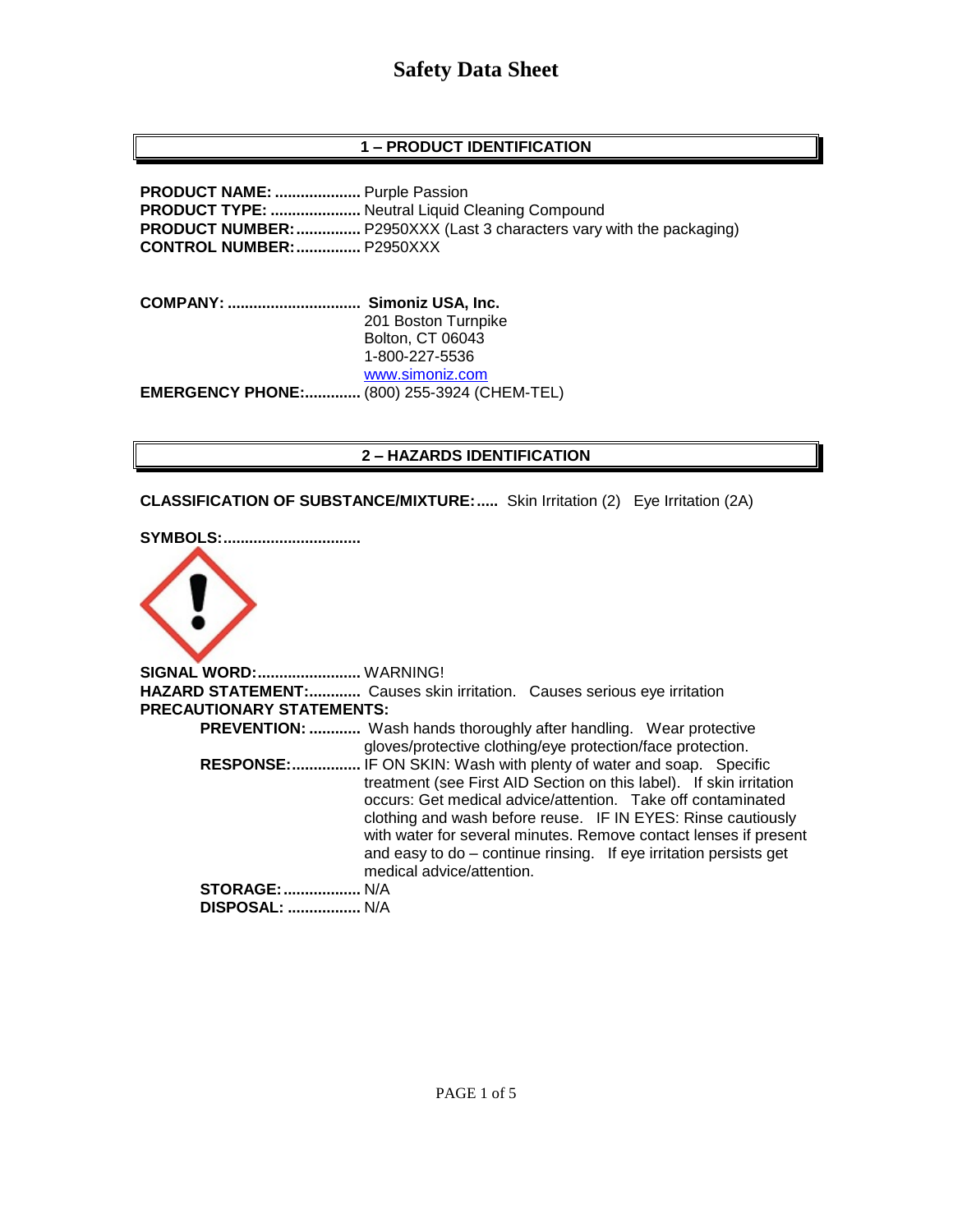## **3 – COMPOSITION / INFORMATION ON INGREDIENTS**

Water 7732-18-5 Sodium Alpha Olefin Sulfonate 68439-57-6 Detergent Range Alcohol Ethoxylate 68439-46-3 Sodium Tripolyphosphate 7758-29-4 Fragrance Not Listed

#### **INGREDIENT C.A.S. NUMBER**

Percentages of ingredients are being withheld as trade secret information. This information will be disclosed as necessary to authorized individuals

## **4 – FIRST-AID MEASURES**

|                        | <b>BREATHING (INHALATION):</b> If victim shows signs of discomfort or irritation, remove to fresh<br>air. If symptoms persist, get immediate medical attention. |
|------------------------|-----------------------------------------------------------------------------------------------------------------------------------------------------------------|
|                        | <b>SWALLOWING (INGESTION): . DO NOT INDUCE VOMITING! Drink a large quantity of water or</b>                                                                     |
|                        | milk. Do not attempt to give liquids to an unconscious person.                                                                                                  |
|                        | Get immediate medical attention!                                                                                                                                |
| <b>EYES: </b>          | Flush eyes with a large quantity of fresh water for at least 15                                                                                                 |
|                        | minutes. If irritation persists, consult a physician.                                                                                                           |
| <b>SKIN (DERMAL): </b> | Flush from skin and clothing with large amounts of fresh water. If                                                                                              |
|                        | irritation persists, consult physician. Wash contaminated clothing                                                                                              |
|                        | before wearing.                                                                                                                                                 |

### **5 – FIRE-FIGHTING MEASURES**

**FLASHPOINT:...........................** This product is non-flammable. **EXTINGUISHING MEDIA:.........** This product is non-flammable. Use extinguishing media suitable for materials already burning. **SPECIAL FIRE FIGHTING PROCEDURES: ............**Firefighters working in areas where this product is present should be equipped with an approved, fully enclosed SCBA. **UNUSUAL FIRE AND EXPLOSION HAZARDS:......**None known.

### **6 – ACCIDENTAL RELEASE MEASURES**

**SPILL PROCEDURES:.............** Dike to prevent spillage into streams or sewer systems. Consult local, state and federal authorities. **WASTE DISPOSAL: .................** As recommended by local, state and federal authorities.

### **7 – HANDLING and STORAGE**

**STORAGE:................................** Store in a cool, well ventilated area. Avoid overheating or freezing.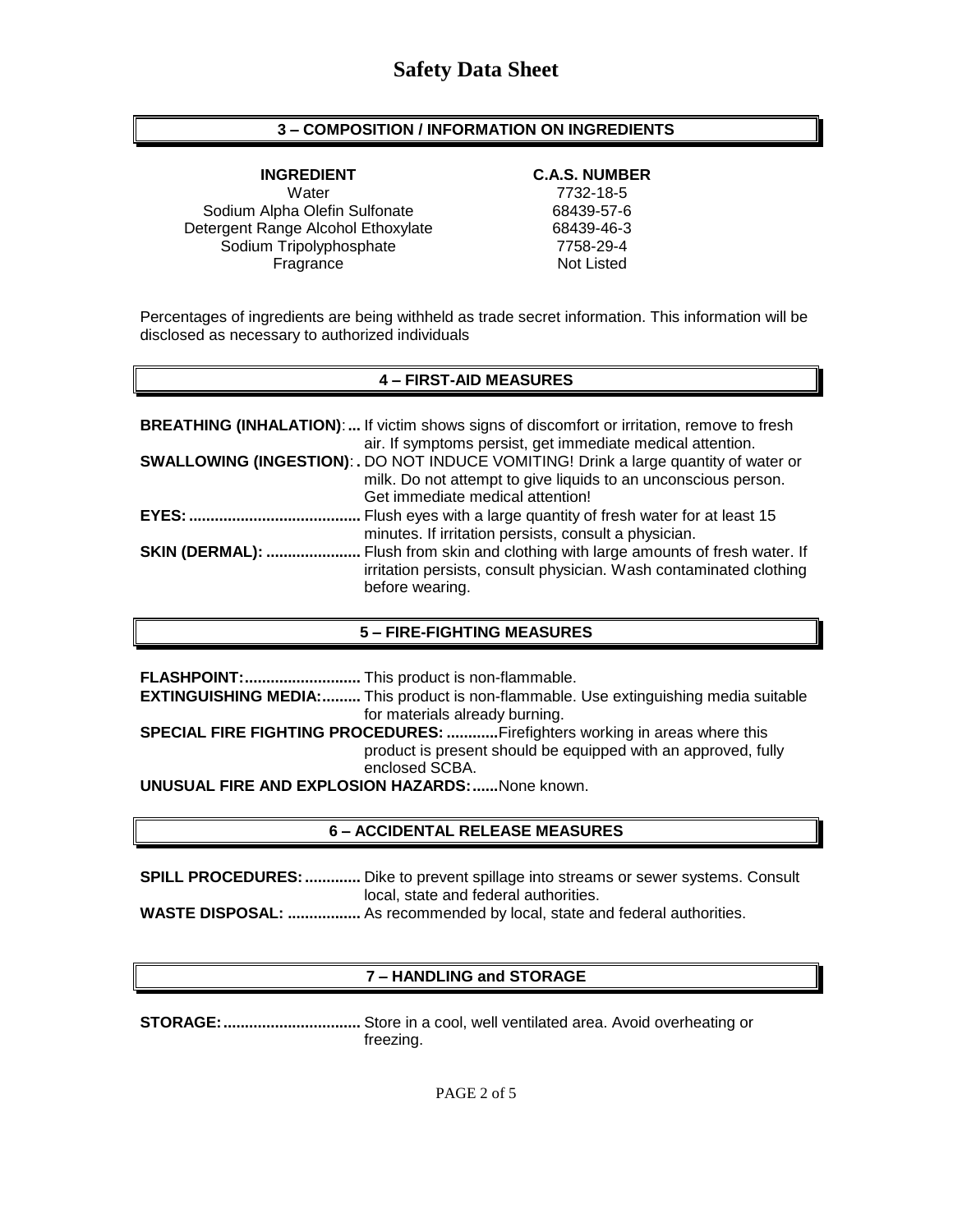# **Safety Data Sheet**

**HANDLING:...............................** Under normal use according to label instructions, special protection should not be necessary. Wear eye protection if product is likely to splash.Do not place this product in an unmarked container! Keep away from children! Spilled material is slippery.

## **8 – EXPOSURE CONTROLS / PERSONAL PROTECTION**

**RESPIRATORY PROTECTION:**Not usually needed. Vapors not normally harmful. **PROTECTIVE CLOTHING:.......** Nitrile or PVC gloves, and chemical splash goggles. **ADDITIONAL MEASURES: ......** Under normal use according to label instructions, special protection should not be necessary. Wear eye protection if product is likely to splash.Do not place this product in an unmarked container! Keep away from children! Spilled material is slippery.

| <b>INGREDIENT</b>                  | <b>C.A.S. NUMBER</b> | <b>PEL</b>            |
|------------------------------------|----------------------|-----------------------|
| Water                              | 7732-18-5            | No limits established |
| Sodium Alpha Olefin Sulfonate      | 68439-57-6           | No limits established |
| Detergent Range Alcohol Ethoxylate | 68439-46-3           | No limits established |
| Sodium Tripolyphosphate            | 7758-29-4            | No limits established |
| Fragrance                          | Not Listed           | No limit established  |
|                                    |                      |                       |
|                                    |                      |                       |

#### **9 – PHYSICAL / CHEMICAL PROPERITES**

**APPEARANCE & ODOR: .........** Dark purple liquid, grape scented. **ODOR THRESHOLD: ...............** N/A **pH:.............................................** 6.5-7.5 **MELTING POINT: .....................** 210 degrees F. **FREEZING POINT: ...................** N/A **BOILING POINT:.......................** 210 degrees F. **BOILING POINT RANGE:.........** N/A **FLASHPOINT:...........................** This product is non-flammable. **EVAPORATION RATE:.............** N/A **FLAMMABILITY (solid/gas):....** N/A **EXPLOSION LIMITS:................** N/A **VAPOR PRESSURE: ................** N/A **VAPOR DENSITY (AIR=1):.......** Greater than 1. **SPECIFIC GRAVITY:................** 1.05 **SOLUBILITY IN WATER: .........** Completely soluble. **PARTITION COEFFICIENT: .....** N/A **AUTO-IGNITION TEMPERATURE:..........................**N/A **DECOMPOSITION TEMPERATURE: ......................**N/A **VISCOSITY: ..............................** Water thin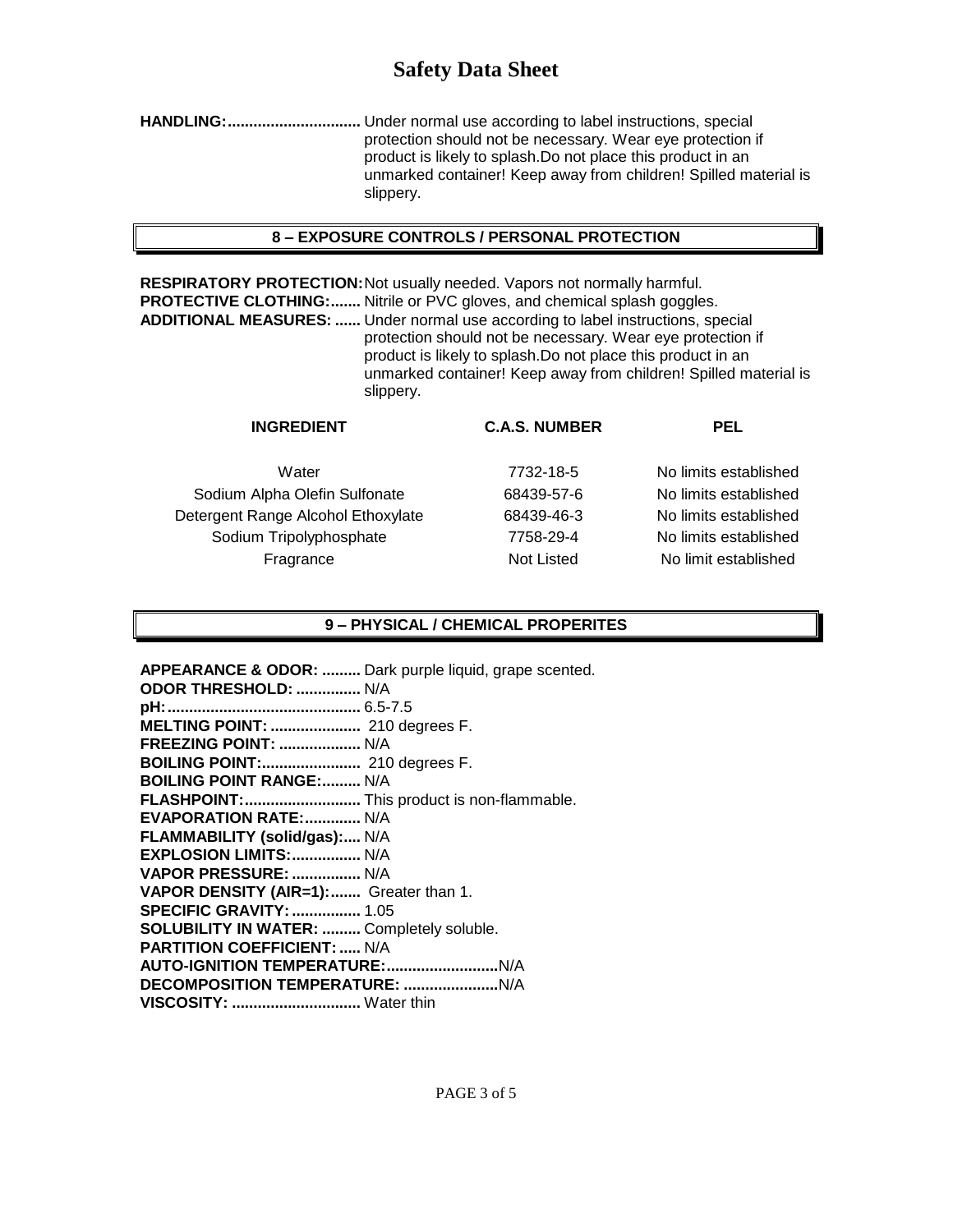# **10 – STABILITY and REACTIVITY**

**STABILITY:...............................** Stable under normal conditions. **HAZARDOUS DECOMP.:.........** This product not known to polymerize. **INCOMPATIBILITY:..................** Do not mix with other chemicals.

# **11 – TOXICOLOGICAL INFORMATION**

**ROUTE(S) OF ENTRY:.............** Ingestion. Not likely to be inhaled in dangerous amounts. **LISTED CARCINOGEN: ...........** None over 0.1%. **MEDICAL CONDITION AGGRAVATED:..................**May aggravate pre-existing dermatitis. **INHALATION:............................** Not likely to be inhaled in hazardous amounts. Maintain adequate ventilation in the work area. **INGESTION:..............................** This material can cause irritation to the stomach and esophagus if ingested. **EYES:........................................** May cause severe eye irritation. **SKIN (DERMAL): ......................** This product may cause irritation or redness of the skin. **ACUTE TOXICITY\* (ORAL):…… .............................**>2000 mg/kg **ACUTE TOXICITY\* (DERMAL):.. .............................**>2000 mg/kg **ACUTE TOXCITY\* (INHALATION):..........................**>20,000 ppm V (Gas), >20 mg/l (Vapor), >5 mg/l (Dust)

**\***Determined using the additivity formula for mixtures (GHS Purple Book, 3.1.3.6)

**12 – ECOLOGICAL INFORMATION**

### **ENVIRONMENTAL FATE AND DISTRIBUTION:** N/A

# **13 –DISPOSAL CONSIDERATIONS**

**WASTE DISPOSAL: .................** As recommended by local, state and federal authorities.

# **14 – TRANSPORTATION INFORMATION**

**PROPER SHIPPING NAME:.....** Not D.O.T. regulated. **HAZARD CLASS:...................... UN/NA NUMBER: ..................... PACKAGING GROUP :.............**

# **15 - REGULATIONS**

Contents of this MSDS comply with the OSHA Hazard Communication Standard 29CFR 1910.1200